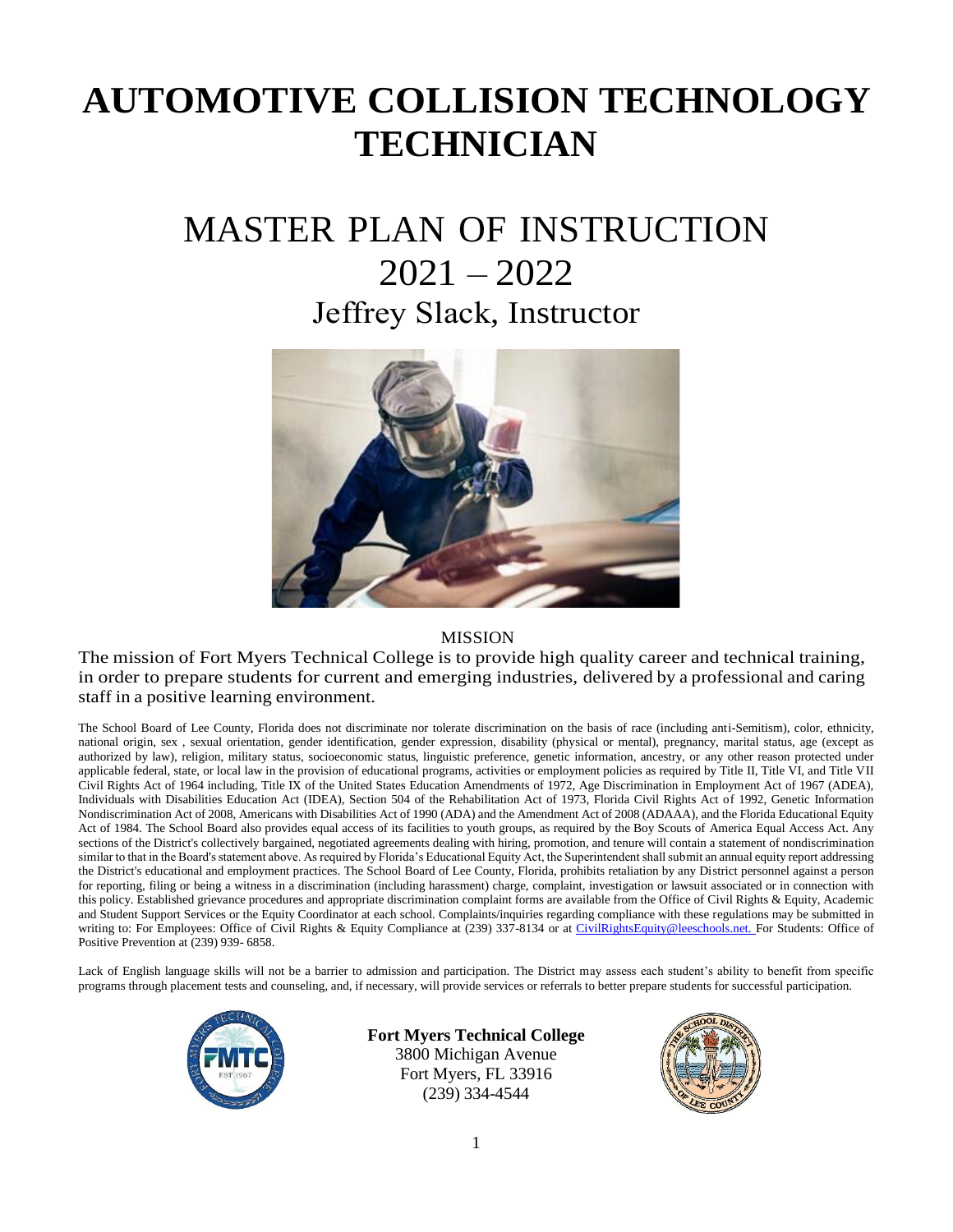### **Automotive Collision Technology Technician**

#### **INTRODUCTION**

The Automotive Collision Technology Technician program offers the students a firm foundation of knowledge and skills in becoming a successful automotive collision repair and refinishing technician.

#### **PROGRAM MISSION**

The mission of the Automotive Collision Technology Technician program is to prepare students for employment in the automotive collision repair and refinishing field. It is also designed to assist those students who wish to update present skillsand cross-train in other automotive areas. The program focuses on student and industry needs, and training is constantly updated by the instructor and program advisory committee to keep current with technological changes.

#### **PROGRAM PHILOSOPHY**

We believe that competent workers in the high-performance workplace need:

- 1. Skills in communications, mathematics, critical thinking, teamwork, and effective work habits.
- 2. Training in emerging concepts and technologies.
- 3. Relevant work-based learning experience.

We will provide a caring atmosphere that promotes a high degree of student-faculty interaction and fosters development ofbusiness and industry partnerships.

#### **PROGRAM CONTENT**

- Working knowledge of industry
- Business Management
- Shop Safety
- Prepare vehicles for repairs
- Repair and replace body parts
- Knowledge of math skills
- Demonstrate science skills
- Use oral and written communication
- Perform welding operations
- Prepare surface for refinishing
- Select and apply proper paints
- Solve problems with critical thinking
- Demonstrate vehicle and industry knowledge
- Working knowledge of shop equipment and tools
- Business ethics and legal responsibilities
- Personal money management
- Frame and unibody repair
- Measure frame and unibody repair
- Demonstrate positive work habits
- **Entrepreneurship**
- Learning finish defects cause and cure
- Prepare and apply body fillers
- Repair fiberglass and plastic components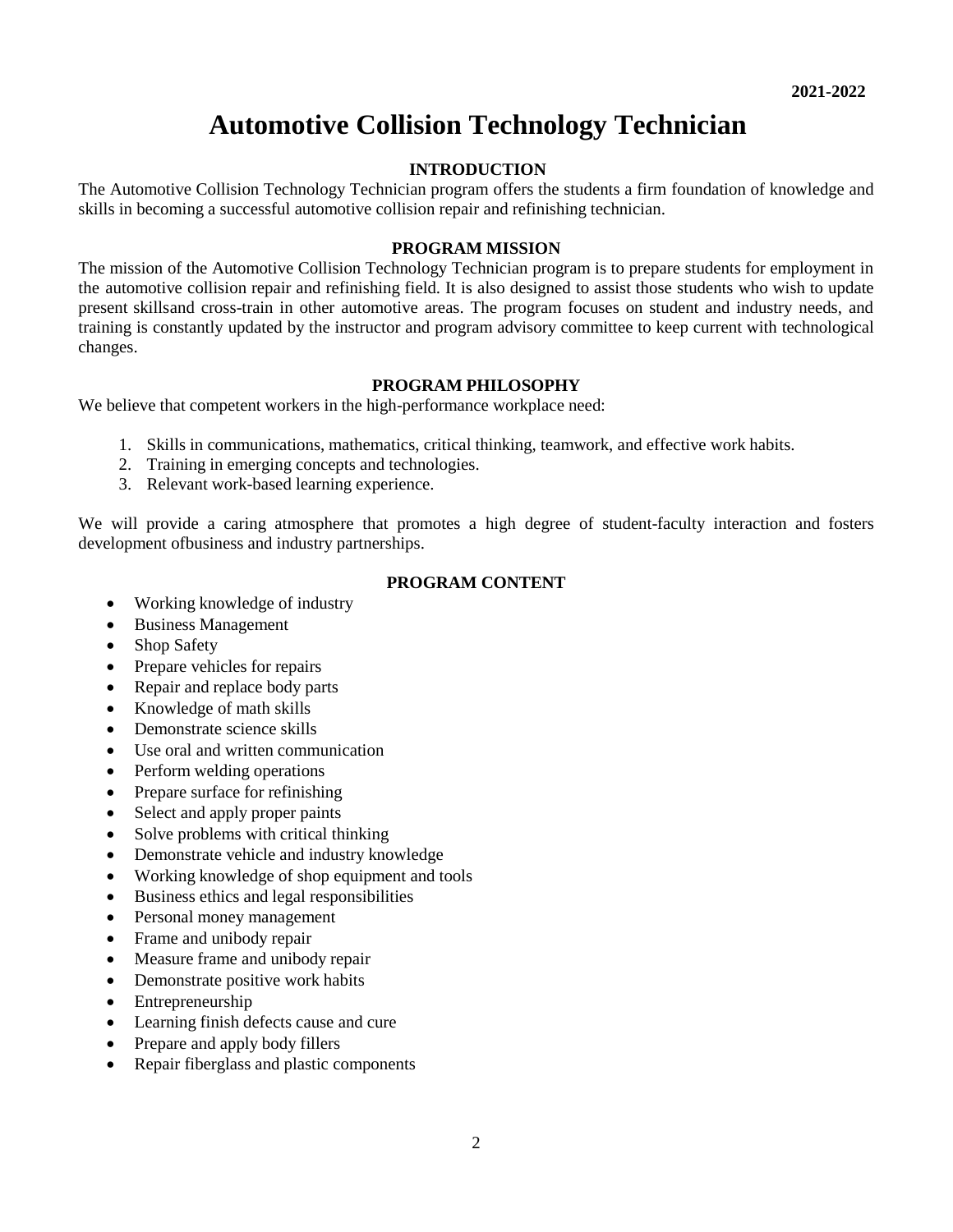#### **ESSENTIAL TRAINING TASKS**

#### **Physical Requirements**

Ability to:

- Reach
- Exhibit high degree of manual dexterity
- Stoop, crouch, and/or bend
- See (near acuity)
- Lift 50 pounds or less
- Communicate with others in verbal and/or written form

#### **Cognitive Requirements**

Ability to:

- Collaborate with others
- Make decisions
- Cope with anger/hostility of others in a calm manner
- Cope with moderate to high levels of stress
- Cope with confrontation
- Cope with frustration
- Assist with problem resolution
- Demonstrate a high degree of patience
- Plan and organize daily activities
- Apply common sense understanding to carry out instructions furnished in both written and oral form.
- Tolerate moderate noise level
- Measure accurately
- Work without close, direct supervision
- Perform and complete tasks and priorities
- Perform basic mathematical operations
- Demonstrate mechanical skills

#### **ACCOMMODATIONS**

Federal and state legislation requires the provision of accommodations for students with disabilities as identified on the secondary student's IEP or 504 plan or post-secondary student's accommodations plan to meet individual needs to ensure equal access. Post-secondary students with disabilities must self-identify, present documentation, required accommodationsif needed, and develop a plan with their post-secondary service provider. Accommodations received in post-secondary education may differ from those received in secondary education. Accommodations change the way the student is instructed.Students with disabilities may need accommodations in such areas as instructional methods and materials, assignments andassessments, time demands and schedules, learning environment, assistive technology, and special communication systems.Documentation of the accommodations requested and services provided are maintained in a confidential file.

#### **TUITION**

Tuition is charged for adult students at a reasonable rate that may vary slightly from year to year and is due prior to the firstday of each semester. Current fee information is available from Student Services. Tuition is waived for eligible high schooldual-enrolled students. Failure to pay all fees due at the time class begins will result in the student not being able to attend class and/or clinical.

#### **CLASS SCHEDULE**

Daytime certificated classes meet Monday through Friday from 8:00 A.M. until 2:30 P.M. This amounts to 30 hours ofclassroom instruction per week. Lunch breaks are 30 minutes in length.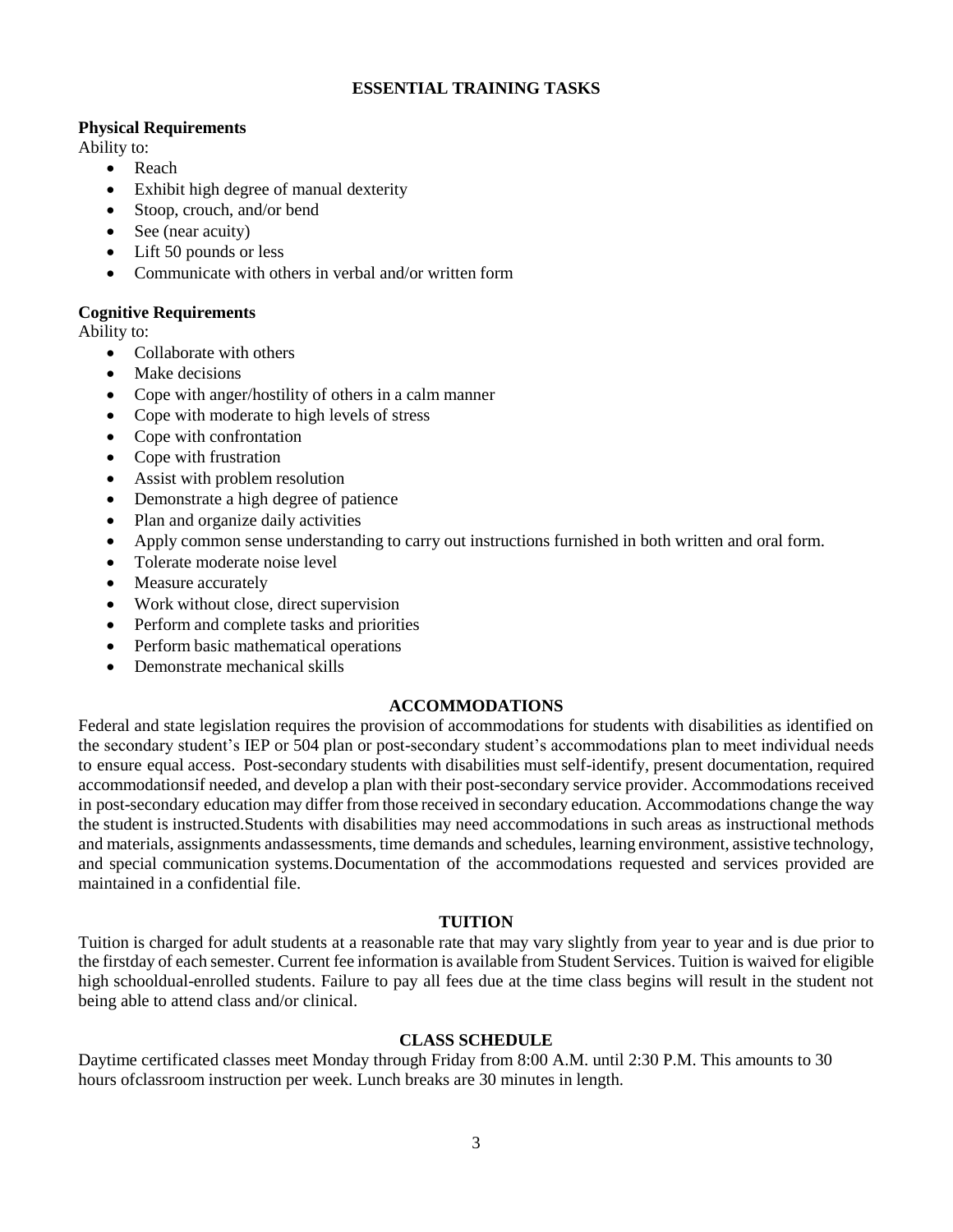#### **ATTENDANCE POLICY**

In an effort to develop appropriate employability skills, FMTC students are expected to attend all class sessions. As is expected in the workplace, when it is necessary to be absent due to illness or emergency situations, all students are to notifythe instructor on or before the date of absence. The student attendance policy for each post-secondary program is consistentwith industry standards.

Campus attendance is kept via a computerized system. It is the responsibility of the student to **log in** and **out** in order to receive credit for class time. This allows the school to keep accurate attendance records for the actual number of hours and minutes attended.

All adult students are expected to be in attendance at least 90% of their scheduled hours during each semester. Adult studentsfailing to maintain the 90% attendance standard may not be permitted to continue in their program and may be required to sit out one full semester, unless administration approves to waive 90% standard based on special circumstances.

#### **Absences**

A student who is absent for 6 consecutive class sessions, without prior approval and without contact with the instructor, will be withdrawn from enrollment in his/her program. A student withdrawn for absenteeism must petition administration to return. Students exhibiting a pattern of consecutive absences of 4 days may be subject to dismal as determined by a SchoolIntervention Team. School Intervention Team meetings will be held as necessary to attempt to alleviate issues resulting in excessive absences and to counsel the student of possible alternatives and consequences.

Students, who are late for class, including returning late from lunch, must clock in. Students who leave school early must notify their instructor and clock out. This time out of class is recorded as time absent and is counted against the required 90% attendance. Excessive tardies or early departures will be reported to the Student Affairs Specialist and will result in a meeting with the School Intervention Team.

Adult students who know they will be out of school for an extended period of time (4 days or longer) may apply for a Leaveof Absence from their program. A Leave of Absence will be granted only once during a twelve-month period. STUDENTSWHO EXERCISE A LEAVE OF ABSENCE MAY HAVE TO EXTEND THEIR TIME IN THEIR PROGRAM AND PAY ADDITIONAL FEES.

#### **Leaving Campus During School Hours**

Students must notify their instructor when leaving campus early. This is for the safety of students, to accurately track time,and to allow the instructor to best utilize instructional resources.

#### **PLAN OF INSTRUCTIONAL PRACTICES**

#### **Teaching Methods**

Lecture, demonstration, discussion, group interaction, verbal and written quizzes, skill practice, individualized instruction, computerized tutorials, interactive learning, web-based learning, and online courses are among the teaching methods utilized.

Textbooks, workbooks, projects, journals, reports, simulations, hands-on computer experience, collaborative learning, guestspeakers, board examples, field trips, customer service projects, program job shadowing, cooperative on-thejob training, computerized tutorials, computerized assessment, interactive learning, web-based learning, and online courses are used forinstruction.

Among the provisions made to allow for individual differences are pre-testing to determine entry level, workbooks and study guides for progress at individual rate, progress grading, individualized instruction, individual project assignments, and referral for basic skills remediation. Curriculum may be adapted to meet the individual needs and individual goals of students.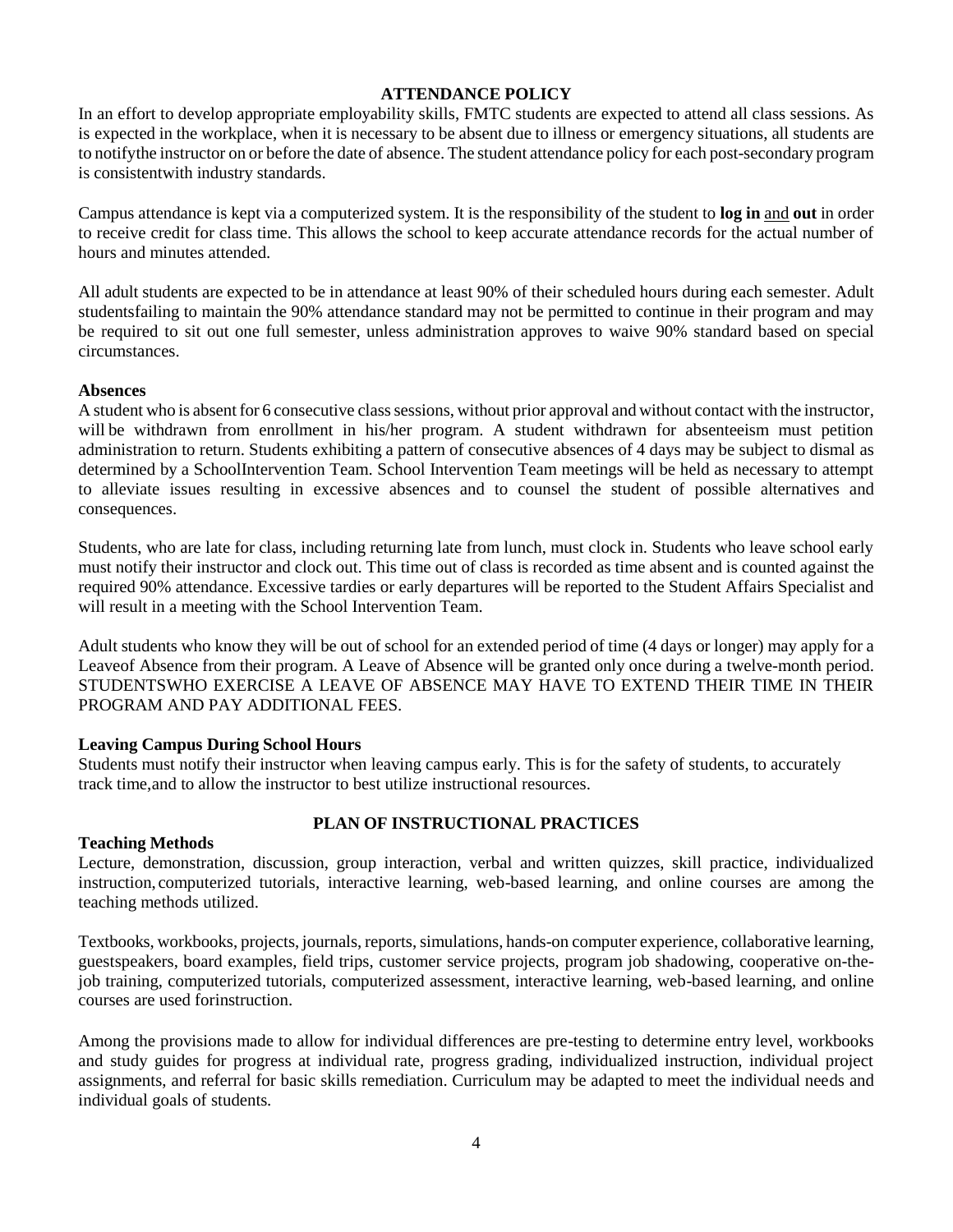#### **Safety**

A basic outline of safety standards and practices is covered the first week of class along with a continuous implementation of safety principles.

#### **Evaluation**

Class performance, quizzes, tests, attendance, portfolio assessments, completion of project assignments, decisionmaking, work habits, achievement of entry-level competencies, and other methods are used for evaluation.

#### **Work-Based Activities**

Work-based learning activities play an integral part of the curriculum of FMTC's career-technical training programs. Theseactivities are planned with two objectives in mind. First, the activity provides students with the opportunity to develop andapply 'real world' experience using the knowledge and skills attained in the program. Second, the activity provides the instructor with objective input from potential employers or customers of program graduates. Each workbased activity hasa written instructional plan outlining objectives, experiences, competencies, and evaluation required during the activity.

Work-based activities are program specific and may include:

- Unpaid in-school shop activities to provide customer service opportunities under the direct supervision of theprogram instructor.
- Unpaid job shadowing experiences that may include in-school or off campus employer-based experiences under thesupervision of a qualified employer representative who is working closely with the program instructor.
- Paid or unpaid cooperative training experiences conducted at the employer's work location under the supervisionof a qualified employer representative and under the direction of the program instructor.

#### **Cooperative Education**

Cooperative training is available for students and coordinated by the instructor and career specialist. Cooperative training if for students who have shown competence in program training that indicates readiness for placement in an on-the-job program. High school students participating in the cooperative job placement program must be in the  $12<sup>th</sup>$ grade. To be eligible for a cooperative education experience, students must have completed one-half of the required program hours and requirements.

Student may be returned to the program for additional training if they do not function satisfactorily on the job or when the cooperative agreement is terminated at the request of the student, parent, employer, or program instructor. Veterans will beaccepted into the program in accordance with the Department of Veterans Affairs approved program.

Additional information regarding cooperative training opportunities may be obtained from the program instructor or careerspecialist.

#### **Job Shadowing**

Job shadowing experiences, or volunteer experiences, are available to students as part of their program training. These experiences are designed to give the student actual hands-on experience doing a variety of related tasks. Length and type ofexperiences will vary. The program instructor determines appropriateness of the experience. Additional information regarding job-shadowing experiences may be obtained from the program instructor or career specialist.

#### **Teacher Grading Procedure:**

#### **GRADING PROCEDURE**

| reacher organized receiver. |     |
|-----------------------------|-----|
| Classroom - weekly test     | 40% |
| Lab                         | 60% |

**The grading scale for the county is:**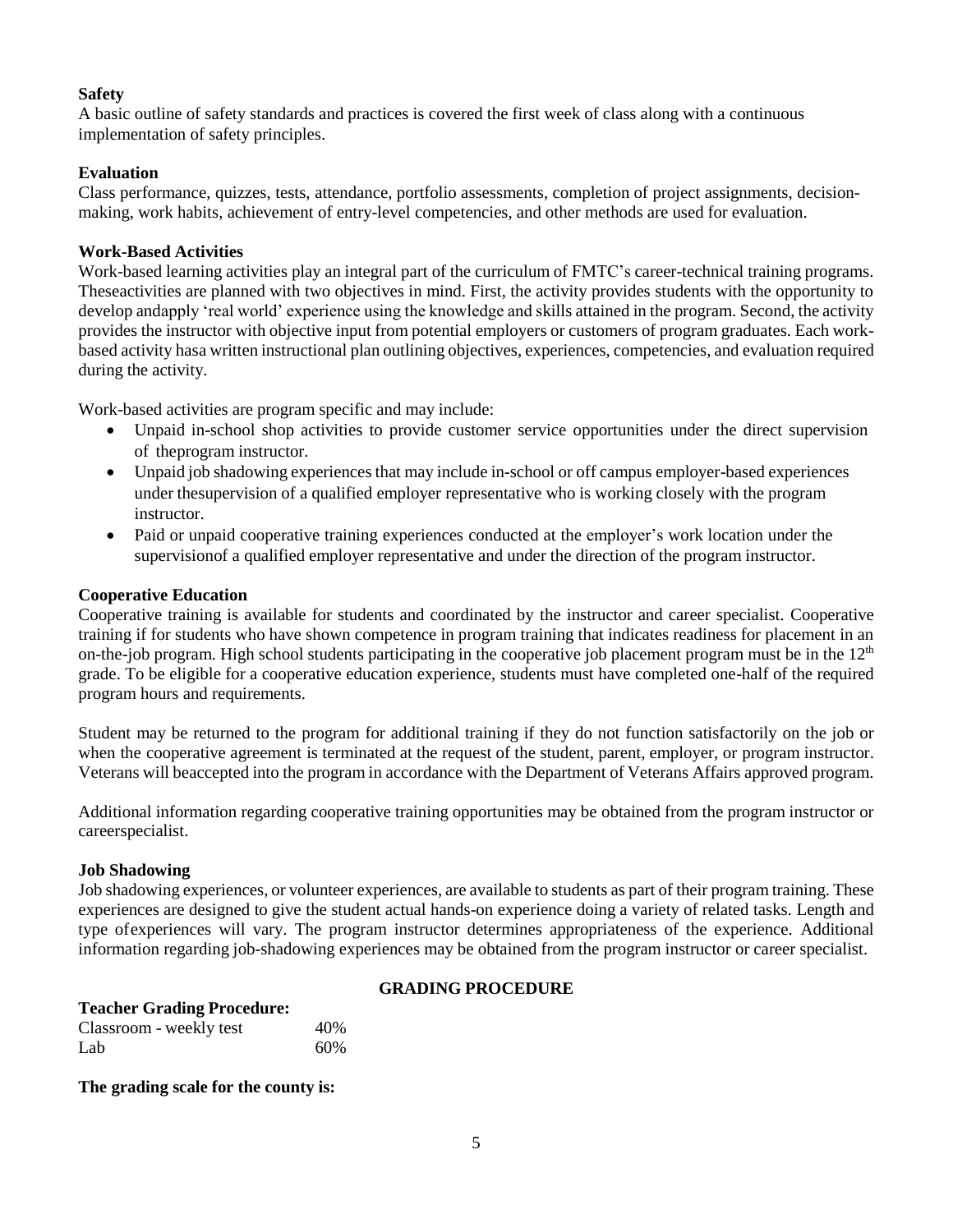- A 90-100
- B 80-89
- $C$  70-79 D 60-69
- F 0-59

Fort Myers Technical College is a post-secondary institute designed to provide trained individuals to industry. The approvedpost-secondary program grading requirements must be met if the student is to receive a certificate.

#### **Program Progress**

Students are required to complete the program of training within the hours allotted by the state of Florida for completion. Progress must be at a rate that will allow completion of the program with the number of membership hours stated in the Curriculum Frameworks.

Failure to progress at this rate will require the student to meet with the program instructor, career specialist, and an administrator in order to identify an appropriate completion point or to assist the student in selecting a more appropriate training program.

#### **Work Habits**

Effective work habits are the cornerstone to successful employment. Students are expected to demonstrate productive workhabits during all phases of enrollment. Instructors will work with students who need assistance in this area to improve all overall possibility for successful employment.

**Attendance:** Attends class, arrives/leaves on time; begins and ends work as expected.

**Character:** Displays loyalty, honesty, trustworthiness, dependability, reliability, initiative, self-discipline, and selfresponsibility; displays a high level of effort and commitment to performing and completing work.

**Teamwork:** Respects the right of others; respects confidentiality; is cooperative; is assertive; displays a customer service attitude; seeks opportunities for continuous learning; demonstrates mannerly behavior; encourages and facilitates cooperation, pride, trust, and group identity; fosters commitment and team spirit.

**Appearance:** Displays appropriate dress, grooming, hygiene, and etiquette; wears full regulation uniform.

**Attitude:** Displays a willingness to cooperate and accept constructive criticism; sets realistic expectations; approaches assignments with interest.

**Productivity:** Is prepared for class by reading assignments and completing homework; contributes to class discussions; and involvement in lab activities (in other words, no sleeping or daydreaming). Follows safety practices; conserves and maintains equipment and supplies; keeps work area neat and clean; follows directions and procedures; makes up assignments and tests punctually; notifies proper authorities of situations presenting potential safety hazards; does not useor knowingly permits others to use tools and equipment improperly; stays on task and utilizes time constructively.

**Organization:** Manifests skill in prioritizing and management of time and stress; demonstrates flexibility in adapting to changes.

**Communication:** Communicates accurate information to others in a professional and courteous manner; displays appropriate nonverbal (eye contact, body language) and oral (listening, telephone etiquette, grammar) skills; asks pertinentquestions; listens attentively to others, notifies instructor in advance of absences or tardies.

#### **SATISFACTORY ACADEMIC PROGRESS**

In order to receive and continue to receive financial assistance of any type, a student must maintain satisfactory academic progress. The Financial Aid Advisor will require a progress report to be completed by the student's instructor and submittedto the Financial Aid Office prior to each disbursement.

Students are considered to be making Satisfactory Academic Progress (SAP) if they successfully complete their scheduledclock hours, achieve a specific cumulative grade evaluation or grade point average (GPA), and do not exceed the maximumtime limits to complete their course of study. Each Student Academic Progress will be checked at 450 clock hours and priorto subsequent disbursements for students enrolled in programs one academic year or greater. Progress will be checked at the half-way point for programs less than one academic year. No SAP is required prior to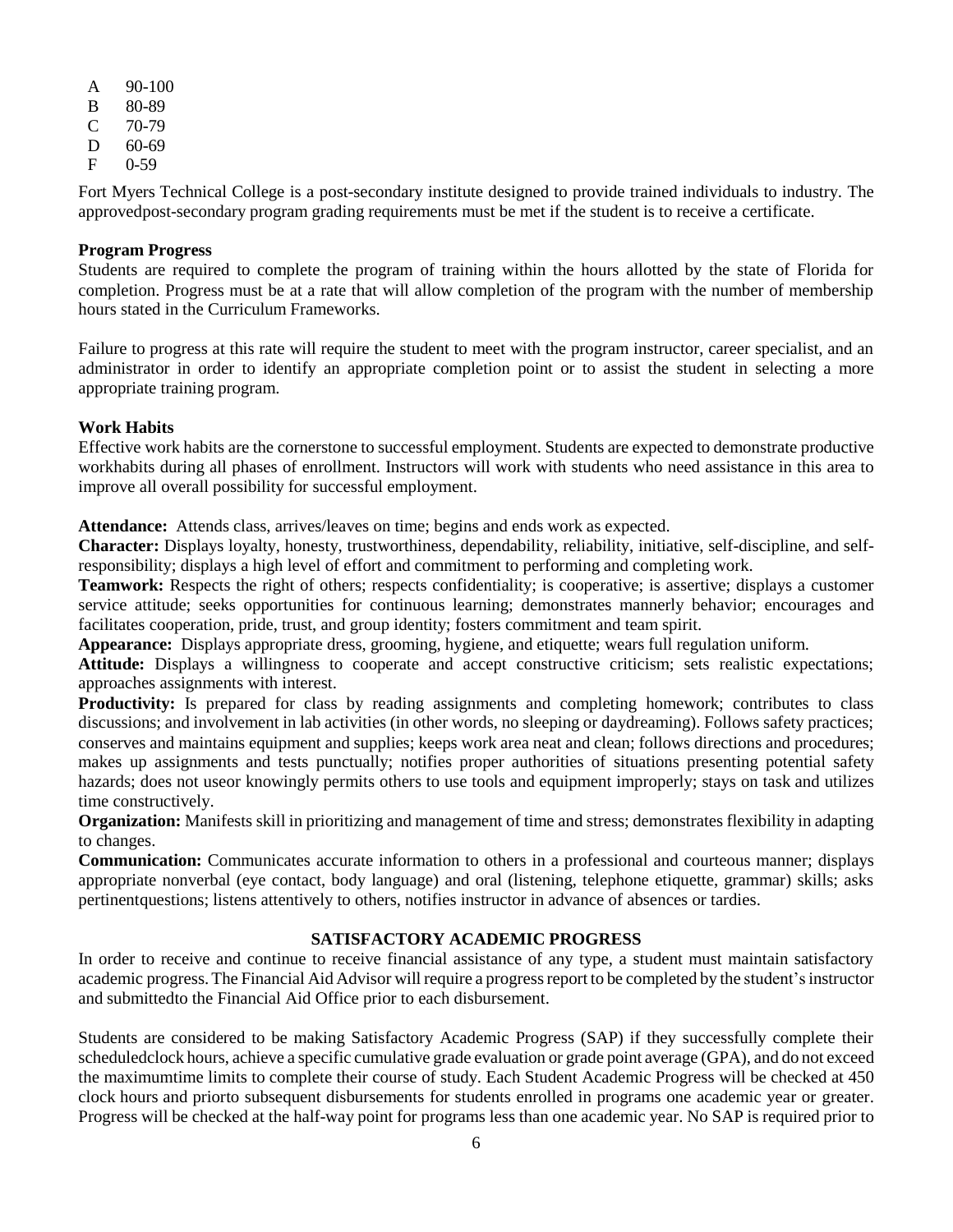the first disbursement.

#### **REQUIREMENTS FOR CERTIFICATE**

All competencies specified in the Florida Department of Education Curriculum Frameworks for the program must be successfully completed. Successful completion is at least a 75% average in the areas of skills, knowledge, and work habits.

Proficiency in the competency standards listed in the Master Plan of Instruction must be demonstrated.

Students must meet minimum T.A.B.E. skill requirements (or qualify for an exemption) prior to graduation.

In addition to the requirements above, the recommendation of the instructor for certification includes: consideration of employability skills, personal appearance, a willingness to learn and to work, punctuality, cooperative attitude, and appropriate work habits.

Students who exit the program early and have successfully completed each course or the competencies of an OccupationalCompletion Point (OCP), will be issued a partial certificate. This certificate does not require a student to master the state- mandated basic skills level.

#### **AUTOMOTIVE COLLISION REPAIR & REFINISHING STUDENT DRESS CODE**

Students who attend FMTC shall dress in a manner appropriate for the job in which they are receiving training, including any special protective gear and professional uniforms. All clothing must be neither distracting nor offensive and be clean, neat, modest, in good repair, and appropriately sized.

Administration has the final authority for determining whether or not a student's apparel conforms to the dress code. Whenit is determined that it does not, students will be required to change into clothing which will conform to this code or leave campus. Students may return to campus when they have changed into appropriate clothing.

**Dress Code/Uniforms Required:** FMTC uniform navy blue work shirt (tucked into pants at waist), dark blue long work pants, and safety shoes (shoes must cover the ankle).

#### **JOB DESCRIPTIONS**

#### **OCP A Automotive Collision Repair & Refinishing Helper/Assistant**

Students will be able to do basic shop tasks such as cleaning the vehicle, preparing parts, and shop maintenance.

#### **OCP B Automotive Collision Refinishing Technician**

This person works from an estimate to repaint vehicles to match color and finish.

#### **OCP C Non-Structural Damage Repair Technician**

This person works from an estimate to repair cosmetic or 'non-structural' damage, such as dents or rust.

#### **OCP D Damage Analysis and Estimating**

This person acts as the first point of contact for the customer, assesses damage, and locates and orders parts.

#### **OCP E Automotive Collision Welding, Cutting and Joining**

This person works from the estimate to repair damage to vehicles that require welding skills.

#### **OCP F Structural Damage Repair Technician**

This person works from the estimate to repair damage to vehicles structurally.

The job of a collision repair technician is to repair damaged vehicles to a 'pre-accident' condition. This is done by replacingor repairing and realigning the exterior panels made of sheet metal, plastic, or fiberglass. In addition, the technician must replace/straighten and align the structural components to bring the vehicle back to factory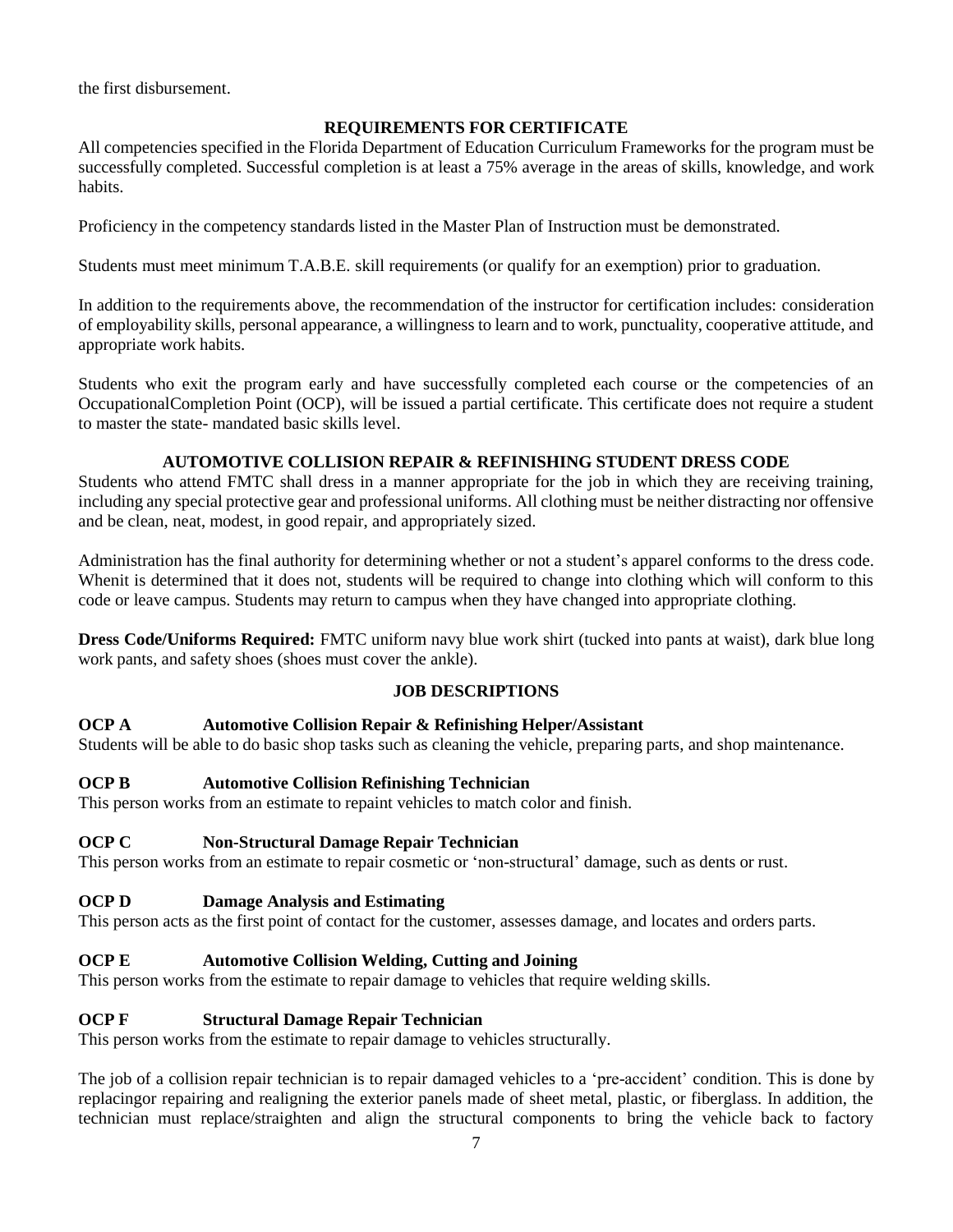specifications. To help the technician perform top quality repairs, most shops today are equipped with modern equipment, such as:

- Body and frame machines to hold the vehicle in place while pulling the damaged areas back to specifications.
- Measuring equipment to show the technician which part of the structure is bent and to verify when it is back tofactory specifications.
- Special welding equipment to weld structural components made up of high strength, low alloy steel.
- Special equipment to weld plastic panels such as bumpers, interior panels and, on some newer vehicles, evenfenders.

The job of the automotive refinish technician is to restore the finish of the repaired vehicle back to the factory finish.

Automobiles of today come from the factory with glamour finishes, using layers of clear coats and pearl coats to give specialeffects and provide extra durability. The refinish technician will be working with paint products far superior to those useda few years ago. The technician must prepare the repaired areas of the vehicle, mask off adjacent panels, prime, sand, and spray the final finish.

#### **TEXTBOOKS**

For the most recent book list for the Automotive Collision Technology Technician program, visit FMTC's online bookstore - [www.fmtcshop.com.](http://www.fmtcshop.com/)

#### **REQUIRED MATERIALS INCLUDED IN TUITION & FEES AND SUPPLIED BY THE SCHOOL**

- Tool cart
- DA sander
- Angle grinder
- Air Blower
- Metric gear wrenches
- $\frac{1}{4}$ <sup>3</sup> socket set
- Safety glasses
- Star Bits
- Screw driver set
- Sanding block set
- P-95 dust masks
- Paint respirator
- Body hammer set
- Uniform shirts

#### **PROGRAM OBJECTIVES**

See the attached Florida Department of Education Curriculum Frameworks for program objectives and competencies.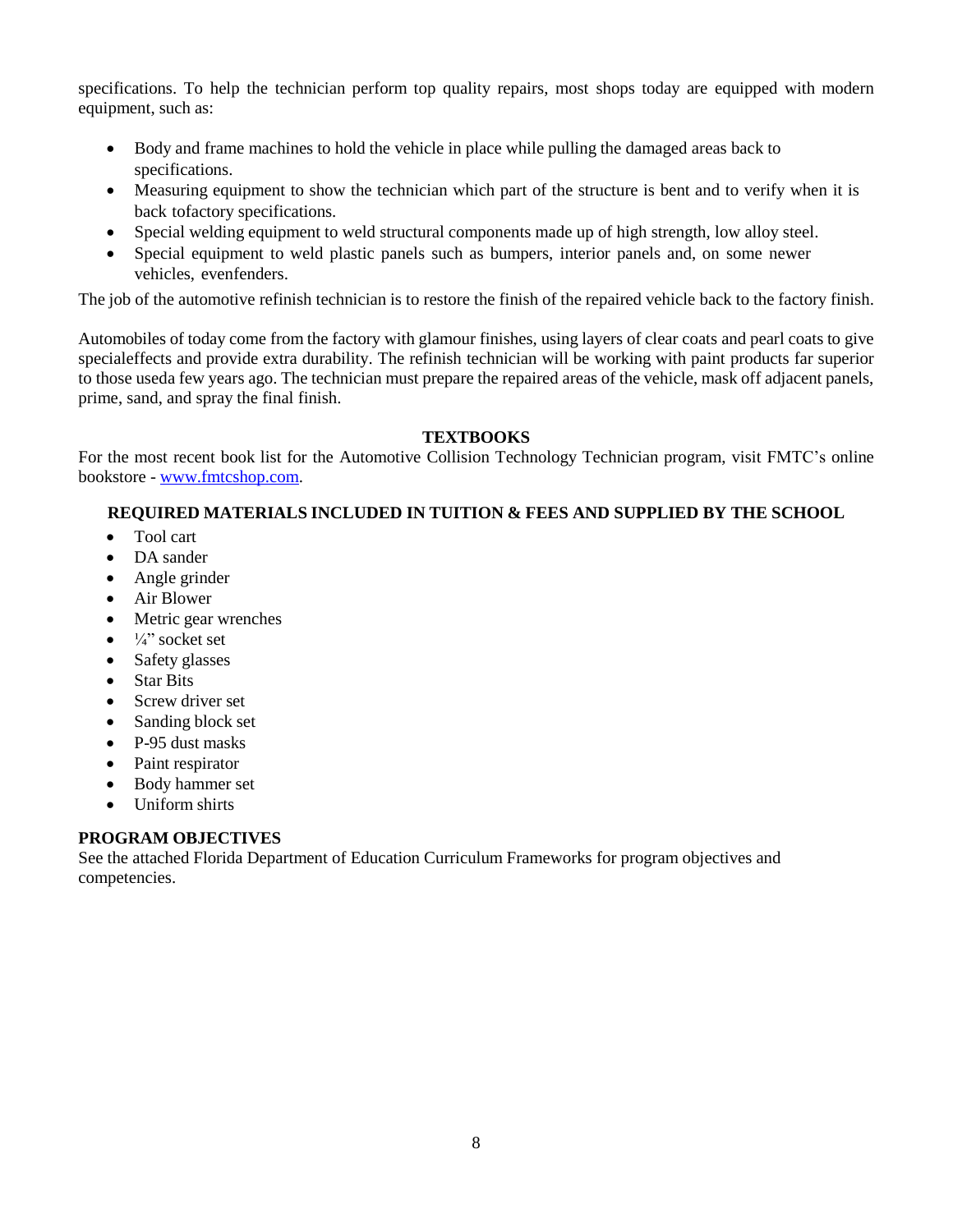#### **Florida Department of Education Curriculum Framework**

#### **Program Title: Automotive Collision Technology Technician Program Type: Career Preparatory Career Cluster: Transportation, Distribution and Logistics**

| <b>Career Certificate Program - Career Preparatory</b> |                                                                                                                                      |  |  |  |  |  |
|--------------------------------------------------------|--------------------------------------------------------------------------------------------------------------------------------------|--|--|--|--|--|
| Program Number                                         | T401300                                                                                                                              |  |  |  |  |  |
| <b>CIP</b> Number                                      | 0647060306                                                                                                                           |  |  |  |  |  |
| Grade Level                                            | 30, 31                                                                                                                               |  |  |  |  |  |
| <b>Standard Length</b>                                 | $1400$ hours                                                                                                                         |  |  |  |  |  |
| <b>Teacher Certification</b>                           | Refer to the <b>Program Structure</b> section                                                                                        |  |  |  |  |  |
| <b>CTSO</b>                                            | <b>SkillsUSA</b>                                                                                                                     |  |  |  |  |  |
| SOC Codes (all<br>applicable)                          | 49-3021 - Automotive Body and Related Repairers<br>51-4122 - Welding, Soldering, and Brazing Machine Setters, Operators, and Tenders |  |  |  |  |  |
| <b>CTE</b> Program<br>Resources                        | http://www.fldoe.org/academics/career-adult-edu/career-tech-edu/program-resources.stml                                               |  |  |  |  |  |
| Basic Skills Level                                     | Mathematics:<br>9                                                                                                                    |  |  |  |  |  |
|                                                        | 9<br>Language:                                                                                                                       |  |  |  |  |  |
|                                                        | Reading:<br>9                                                                                                                        |  |  |  |  |  |

#### **Purpose**

This program offers a sequence of courses that provides coherent and rigorous content aligned with challenging academic standards and relevant technical knowledge and skills needed to prepare for further education and careers in the Transportation, Distribution and Logistics career cluster; provides technical skill proficiency, and includes competency-based applied learning that contributes to the academic knowledge, higher-order reasoning and problem- solving skills, work attitudes, general employability skills, technical skills, and occupation-specific skills, and knowledge ofall aspects of the Transportation, Distribution and Logistics career cluster.

The content includes but is not limited to basic trade skills; refinishing skills; sheetmetal repair skills; frame and unibodysquaring and aligning; use of fillers; paint systems and undercoats; related welding skills; related mechanical skills; trim-hardware maintenance; glass servicing; and other miscellaneous repairs. The course content should also include training in communication, leadership, human relations and employability skills; and safe, efficient work practices.

This program focuses on broad, transferable skills and stresses understanding and demonstration of the following elements of the Automotive industry; planning, management, finance, technical and product skills, underlying principlesof technology, labor issues, community issues, and health, safety and environmental issues.

**Additional Information** relevant to this Career and Technical Education (CTE) program is provided at the end of thisdocument.

#### **Program Structure**

This program is a planned sequence of instruction consisting of six occupational completion points.

**NOTE:** It is recommended that students complete **OCP-A (Automotive Collision Repair and Refinishing Helper/Assistant)** and/or demonstrate mastery of the outcomes in **OCP-A (Automotive Collision Repair and RefinishingHelper/Assistant)** prior to enrolling in additional Automotive Collision Technology Technician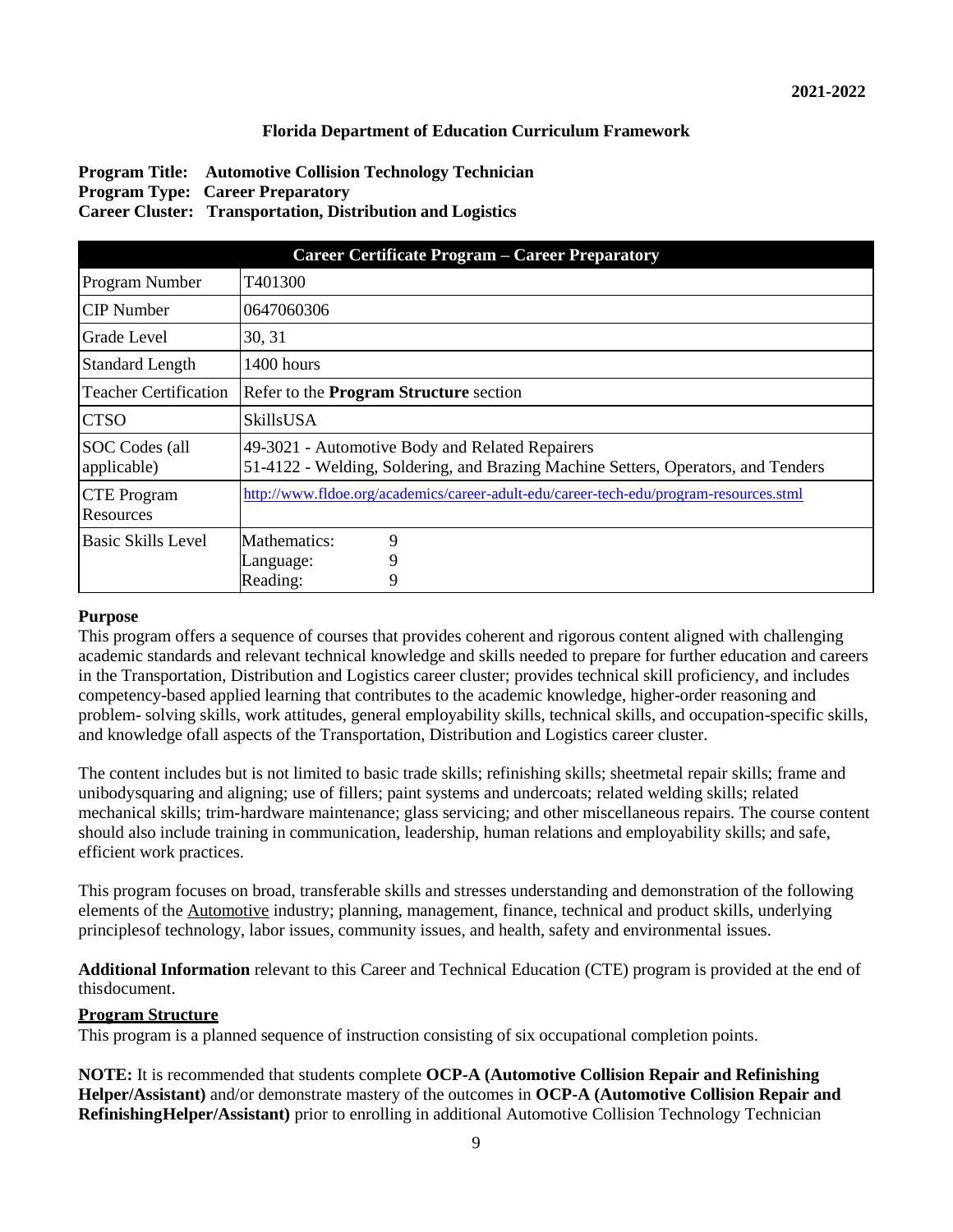#### courses. **The sequence of OCP's, after completing and/or demonstrating mastery of OCP-A (Automotive Collision Repair and Refinishing Helper/Assistant), is at the discretion of the instructor.**

Benchmarks identified with a designation of HP-I and HP-G are ASE tasks.

When offered at the postsecondary level, this program is comprised of courses which have been assigned course numbers in the SCNS (Statewide Course Numbering System) in accordance with Section 1007.24 (1), F.S. Career andTechnical credit shall be awarded to the student on a transcript in accordance with Section 1001.44 (3)(b), F.S.

To teach the course(s) listed below, instructors must hold at least one of the teacher certifications indicated for that course.

The following table illustrates the postsecondary program structure:

| <b>OCP</b>    | Course<br>Number | <b>Course Title</b>                                             | Teacher<br>Certification                              | Length    | <b>SOC</b><br>Code |
|---------------|------------------|-----------------------------------------------------------------|-------------------------------------------------------|-----------|--------------------|
| A             | <b>ARR0140</b>   | Automotive Collision Repair and Refinishing<br>Helper/Assistant | <b>AUTO IND</b><br>@7%7%G<br><b>AUTO BODY</b><br>@77G | 150 hours | 49-3021            |
| B             | <b>ARR0141</b>   | <b>Automotive Collision Refinishing Technician</b>              |                                                       | 450 hours | 49-3021            |
| $\mathcal{C}$ | ARR0312          | Non-Structural Damage Repair Technician                         |                                                       | 300 hours | 49-3021            |
| D             | <b>ARR0022</b>   | Damage Analysis and Estimating                                  |                                                       | 75 hours  | 49-3021            |
| E             | ARR0112          | Automotive Collision Welding, Cutting and<br>Joining            |                                                       | 75 hours  | 51-4122            |
| $\mathbf F$   | <b>ARR0295</b>   | Structural Damage Repair Technician                             |                                                       | 350 hours | 49-3021            |

#### **National Standards**

Industry or National Standards corresponding to the standards and/or benchmarks for the Automotive Collision Technology Technician program can be found using the following link:

[http://www.aseeducation.org/program-accreditation](http://www.natef.org/Achieving-Accreditation/Program-Standards.aspx)

#### **Common Career Technical Core** – Career Ready Practices

Career Ready Practices describe the career-ready skills that educators should seek to develop in their students. Thesepractices are not exclusive to a Career Pathway, program of study, discipline or level of education. Career Ready Practices should be taught and reinforced in all career exploration and preparation programs with increasingly higherlevels of complexity and expectation as a student advances through a program of study.

- 1. Act as a responsible and contributing citizen and employee.
- 2. Apply appropriate academic and technical skills.
- 3. Attend to personal health and financial well-being.
- 4. Communicate clearly, effectively and with reason.
- 5. Consider the environmental, social and economic impacts of decisions.
- 6. Demonstrate creativity and innovation.
- 7. Employ valid and reliable research strategies.